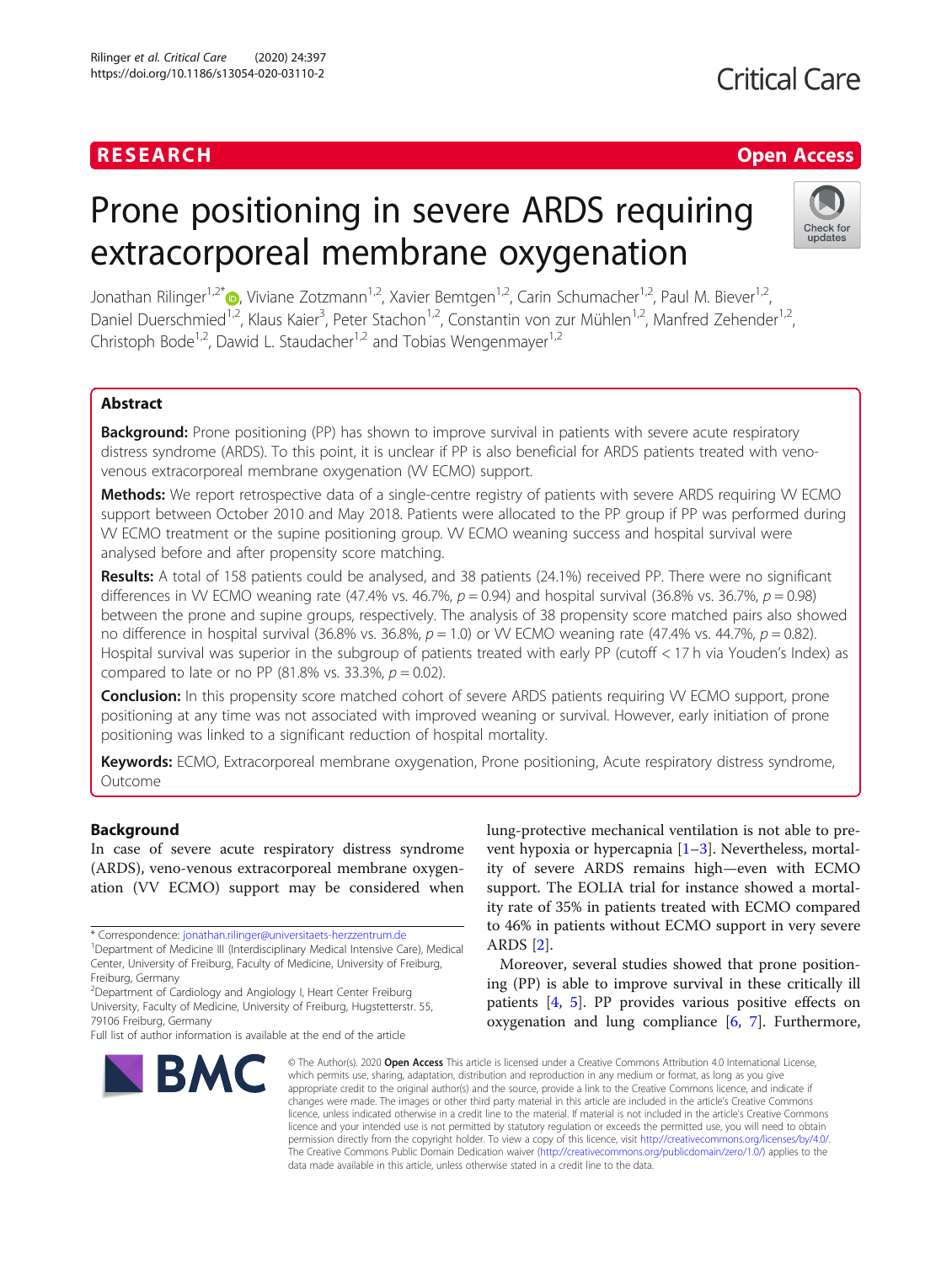PP can reduce ventilator-induced lung injury [\[8](#page-8-0)] and is associated with less days on mechanical ventilation (MV) and shorter length of intensive care unit (ICU) stay [[5](#page-8-0)].

Hence, PP might be beneficial for patients receiving ECMO support. It has been demonstrated that PP can be performed safely [\[9](#page-8-0)–[13\]](#page-8-0) during ECMO support and improves oxygenation and lung compliance [[14\]](#page-8-0). So far, there is little evidence about the outcome of these patients. We performed a retrospective analysis of ARDS patients treated with PP during ECMO support at our centre.

#### Methods

We report retrospective data of a single-centre registry of patients with severe ARDS treated with VV ECMO. All patients treated at the Interdisciplinary Medical Intensive Care Unit at the Medical Centre, University of Freiburg, Germany, between October 2010 and May 2018 were registered. Patient identity data derived from the registry were blinded, and the study plan was approved by the local ethics committee (EK-Freiburg 151/14).

#### Study population

All patients suffered from severe ARDS. VV ECMO support was initiated in cases of severe hypoxic respiratory failure or  $CO<sub>2</sub>$  retention despite of mechanical ventilation as suggested by the ELSO guidelines. Patients receiving PP during ECMO support were allocated to the prone group, whereas the remaining patients formed the supine group. PP before initiation of ECMO support did not influence the allocation of patients in one or the other group. Primary endpoints were successful ECMO weaning, and ICU and hospital survival. Successful ECMO weaning was defined as being free from ECMO and alive for at least 48 h after decannulation. Unsuccessful weaning was defined as the inability to explant the ECMO device because of persistent respiratory failure or death during ECMO support and the need for recannulation within 48 h. Moreover, ventilator settings of the first 10 days after ECMO initiation were analysed.

To compare the patients' disease severity, the RESP [[15\]](#page-8-0), SOFA  $[16]$  $[16]$ , and APACHE II scores  $[17]$  $[17]$  $[17]$  as well as the Horowitz index  $(PaO_2/FiO_2)$  were analysed.

#### ECMO centre and ECMO management

Our institution features a 24/7 ECMO centre localised within a tertiary hospital with a 30-bed medical intensive care unit. Cannulations in our ECMO centre are performed by two experienced intensivists and a perfusionist in Seldinger's technique without primary surgical cut down. All member of the ECMO team can be gathered within 30 min. Typical numbers for veno-arterial and veno-venous cannulations are 65 and 35 per year, respectively. There is a 24 h/7 days outreach team. For this research, only in-house cases were considered. As ECMO system, either SCPC (Sorin Centrifugal Pump Console, LivaNova, London, UK) or Cardiohelp (Maquet Getlinge Group, Rastatt, Germany) was used. Cannulation was predominantly performed with dual-lumen cannula (Avalon, Maquet, Rastatt, Germany). For patients without life-threatening bleeding, anticoagulation was provided by intravenous unfractionated heparin aiming at a partial thromboplastin time 1.5 times upper normal limit. The management of vasopressors and fluid therapy was driven by clinical judgement of the ECMO experienced intensivist in charge and has been reported earlier [\[18\]](#page-8-0).

Treatment algorithms and standard operating procedures were subject to optimizations during the observational period, reflecting current state-of-the-art recommendations and scientific knowledge.

Controlled MV mode used at our institution mostly was biphasic positive airway pressure (BIPAP). In few patients, airway pressure release ventilation (APRV) was used, when considered beneficial. VV ECMO support was implemented in case of severe but potentially reversible respiratory failure, when lung-protective MV resulted in hypoxemia or hypercapnia. Lung-protective MV was defined as positive end expiratory pressure  $(PEEP) \le 15 \text{ cm}H_2O$ , plateau pressure  $\le 30 \text{ cm}H_2O$ , driving pressure ≤ 15 cmH<sub>2</sub>O, and FiO<sub>2</sub> ≤ 50%. Cannulation was performed predominately jugulary using a duallumen cannula.

After initiation of the VV ECMO support, invasivity of MV was reduced and ECMO flow was adjusted aiming for a peripheral oxygen saturation of 85–90% and partial pressure arterial oxygen of approximately 50 mmHg, respectively. Typical ventilator settings were as follows: PEEP 15 cmH<sub>2</sub>O, plateau pressure 25 cmH<sub>2</sub>O, FiO<sub>2</sub> 50%, and respiratory rate 10/min.

#### Indications and performance of prone positioning during ECMO support

ARDS treatment was carried out according to the currently valid guidelines [[19\]](#page-8-0). The decision on whether to perform PP in the individual case lays with the treating medical team's judgement.

Prone positioning was done face down. Sedation for PP patients at our institution was titrated to preserve spontaneous breathing if possible. Neuromuscular blockade was not given on a routine basis for executing PP. However, in individual cases, especially in cases of strong respiratory drive and concerns about a self-inflicted lung injury [[20](#page-8-0)], neuromuscular blocking agents were used.

#### Statistical analysis

Summary results for categorical variables are presented as frequency and percentage. Results for numeric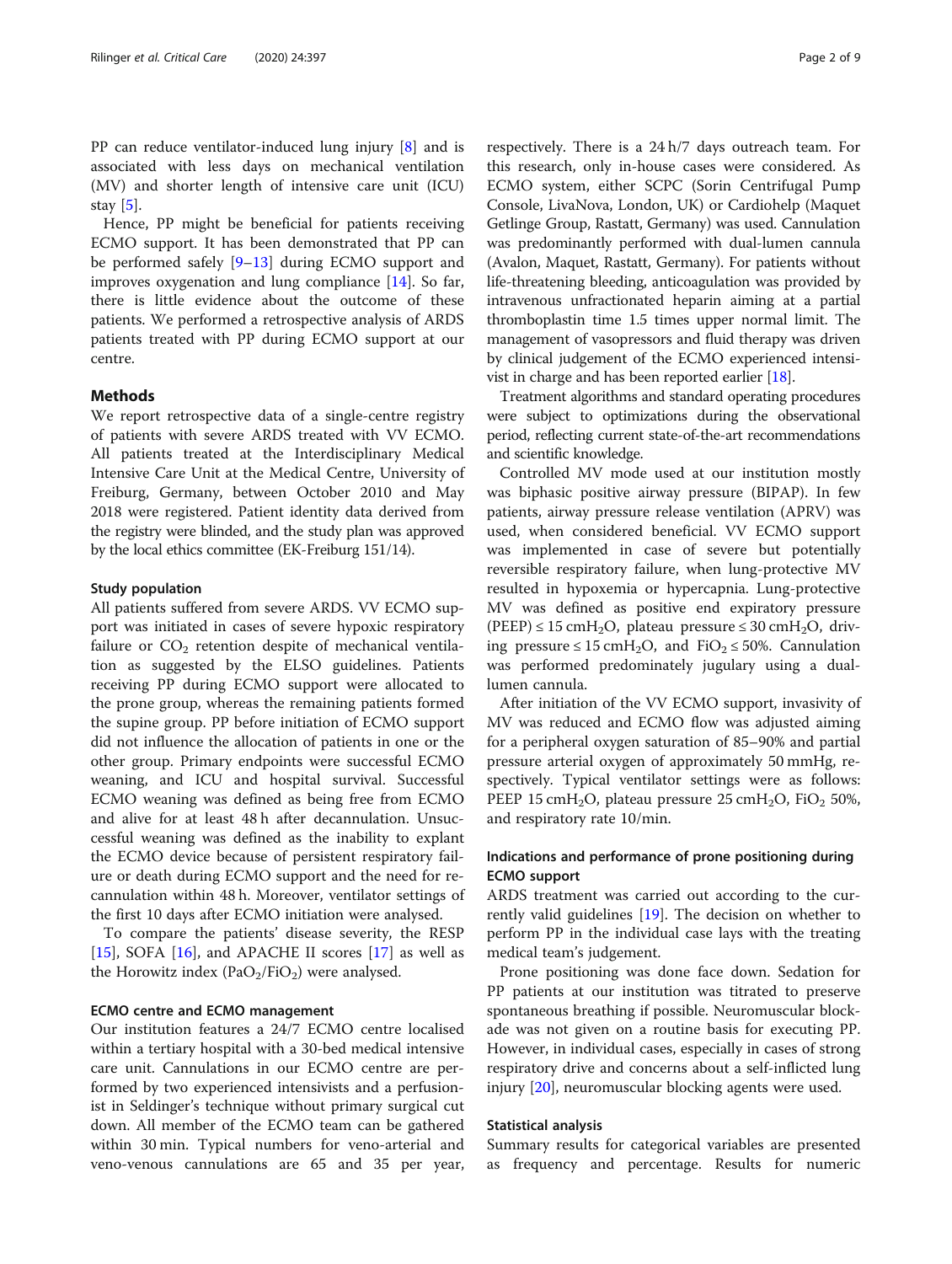variables are presented as median with interquartile range (IQR). Fisher's exact test and Pearson's chisquared test were used for analysing nominal variables. In dependence of normal distribution, Student's t test or Mann-Whitney  $U$  test was performed for continuous variables.

Multivariate regression analysis was performed for univariate (dependent) predictors of hospital survival. Results are given as odds ratio [(OR), 95% confidence interval (CI)], and a p value of  $\leq 0.05$  was considered statistically significant. ROC analysis and Youden's Index (Youden's Index = Sensitivity + Specificity − 1) were used for reaching the optimal cutoff of survival-associated factors with highest discrimination of sensitivity and specificity.

Propensity score matching was performed using SPSS with a nearest neighbour matching algorithm using a calliper of 0.01. Matching was performed for age, sex, SOFA score, the duration of MV before ECMO, and performance of prior PP before ECMO. Cumulative incidences of 60-day mortality were calculated using competing risk regression (Fine and Gray method) with discharge alive considered a competing event [\[21](#page-8-0)]. Statistical calculations were performed using IBM SPSS statistics 25.0 (Armonk, NY: IBM Corp, 2017).

#### Results

#### Patients

A total of 158 patients with complete medical data could be analysed (age 54.5 (41.8–64.0) years, 67% male). The collective showed a relatively high rate of comorbidities, and this was especially true for immunosuppression (36%, Table [1](#page-3-0)).

Thirty-eight patients (24.1%) received PP during ECMO therapy. No relevant complications (e.g. decannulation) occurred during the positioning procedures. Patients with PP during ECMO support had a higher rate of pre-existing chronic renal failure and pneumoniainduced ARDS. Patients in the prone group displayed a different pulmonary pathogen spectrum (more viral and fungal infections, especially Pneumocystis jirovecii, Table [1](#page-3-0)). Survival prediction scores (SOFA, APACHE II, and RESP) did not differ between both groups. PP before ECMO initiation was performed in 16.5% of the patients in both groups.

On average, the first PP during ECMO support was performed after 1.7 (0.5–5.0) days on ECMO support, with 2.0 (1.0–3.0) PP manoeuvres performed per patient. Average PP duration was 19.5 (16.8–20.8) h (Additional file [1,](#page-7-0) table E1).

#### Procedural characteristics and outcome

Patients with PP during ECMO support showed higher PEEP levels from day 4 and higher plateau pressures from day 4 to 8 (Additional file [1](#page-7-0), figure E1). There was no difference in driving pressures as well as in tidal volumes. However, patients with PP during ECMO support showed less spontaneous breathing on day 5 and day 8 to 10.

There were no differences in ECMO weaning rate  $(47.4\% \text{ vs. } 46.7\%, p = 0.940)$ , and ICU or hospital survival  $(36.8\% \text{ vs. } 36.7\%, \text{ respectively, } p = 0.984)$  between the prone and the supine groups (Table [2](#page-4-0)). Cumulative incidences of 60-day in-hospital death were 55% and 64% for the prone and supine groups, respectively ( $p = 0.207$ , Fig. [1](#page-5-0)).

#### Propensity score matching analysis

Thirty-eight propensity score matched pairs (76 patients) with similar baseline characteristics could be analysed (Fig. [2,](#page-5-0) see also Additional file [1,](#page-7-0) table E2). Successful ECMO weaning rate was  $47.4\%$  vs.  $44.7\%$  ( $p = 0.818$ ) in patients with and without PP during ECMO support, respectively. Furthermore, there was no difference in survival between both groups  $(36.8\% \text{ vs. } 36.8\%, p = 1.0).$ Cumulative incidences of 60-day in-hospital death were 58% and 65% for the prone and supine groups, respectively ( $p = 0.482$ , Additional file [1](#page-7-0), figure E1).

#### Prognostic factors

Underlying lung fibrosis, status of immunosuppression, and aspiration were associated with death, whereas proof of bacterial infections was associated with survival (Table [3](#page-6-0)). Moreover, a high proportion of spontaneous breathing in the first 10 days was strongly associated with survival. In multivariate analysis, only underlying lung fibrosis (odds ratio 0.15 [95% CI 0.0–0.7]) and a high proportion of spontaneous breathing in the first 10 days (odds ratio 20.0 [95% CI 5.4–73.5]) were independent predictors for death and survival, respectively.

In patients with PP, higher age, acute renal failure, and underlying pulmonary disease were associated with death. Proof of pulmonary bacterial infection and timing of the first PP after ECMO initiation were associated with survival in a univariate analysis (Additional file [1](#page-7-0), table E4). In a multivariate analysis, only early initiation of PP  $(< 17 h)$  was associated with survival (odds ratio 20.6 [95% CI 1.4–312.9], Fig. [3](#page-6-0)).

Optimal cutoff value for duration from ECMO initiation to first PP was calculated using ROC analysis (AUC = 0.789) and Youden's Index. Highest sensitivity and specificity for beneficial survival were achieved for initiation of PP in  $\langle 17 \rangle$  h. Next to this optimal cutoff, a clinical cutoff of 1 day (24 h) also was associated with improved survival ( $p = 0.005$ ).

Patients treated with early PP during ECMO  $(n = 11)$ showed a superior survival to patients treated with late PP or without PP during ECMO support (81.8% vs.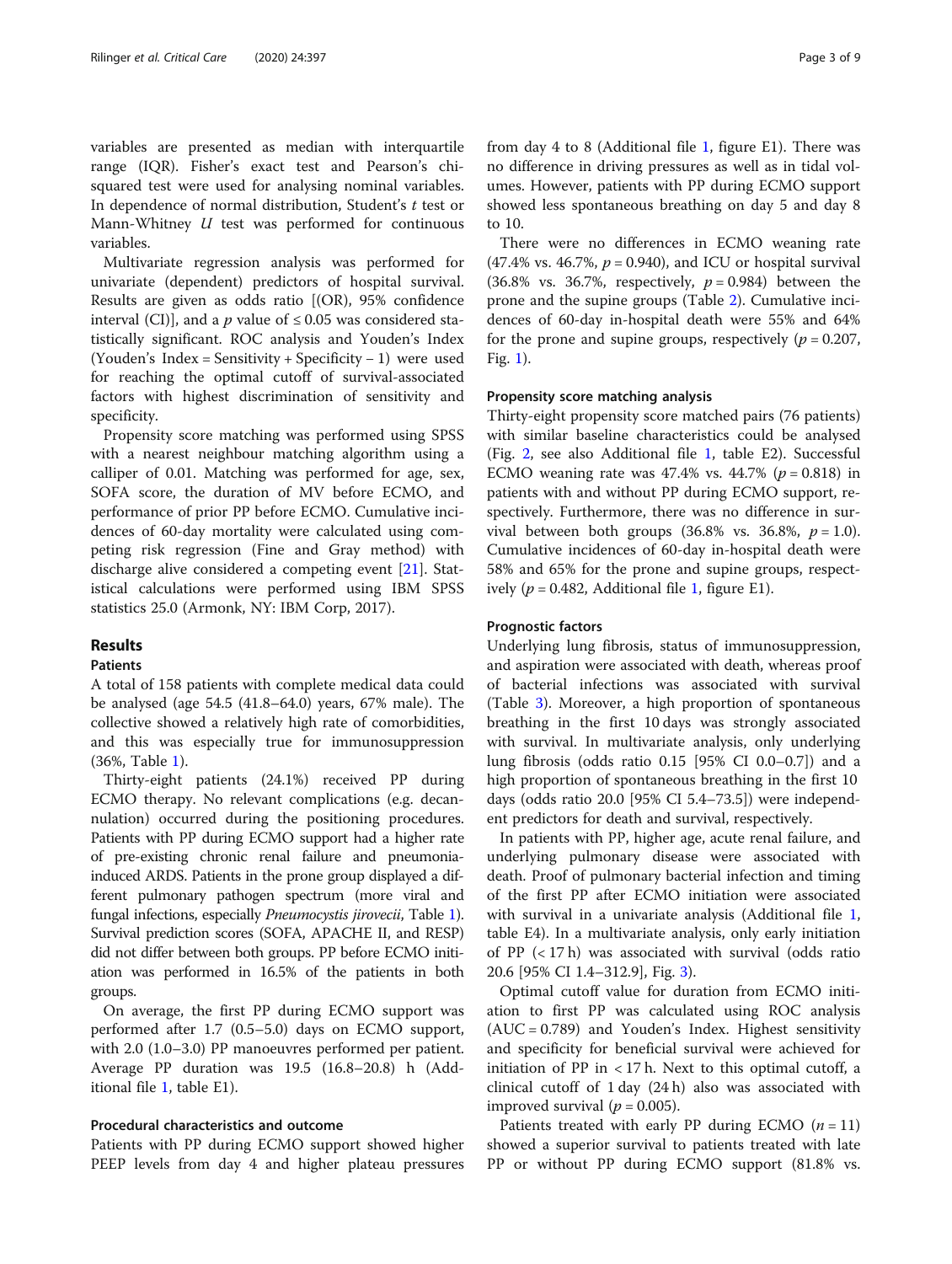#### <span id="page-3-0"></span>Table 1 Baseline characteristics

|                                   | All $(n = 158)$   | Prone ( $n = 38$ ) | Supine ( $n = 120$ ) | $p$ value |
|-----------------------------------|-------------------|--------------------|----------------------|-----------|
| Demographics                      |                   |                    |                      |           |
| Age (years)                       | 54.5 (41.8-64.0)  | 51.5 (38.5 - 64.0) | 55.5 (44.0-64.0)     | 0.549     |
| Sex (male)                        | 106 (67.1%)       | 28 (73.7%)         | 78 (65.0%)           | 0.321     |
| BMI ( $kg/m2$ )                   | 24.7 (22.9-28.8)  | 24.8 (24.0-28.7)   | 24.4 (22.9-28.9)     | 0.566     |
| Underlying pulmonary disease      | 55 (34.8%)        | 12 (31.6%)         | 43 (35.8%)           | 0.631     |
| COPD                              | 11 (7.0%)         | $1(2.6\%)$         | 10 (8.3%)            | 0.229     |
| Asthma                            | 10 (6.3%)         | 1(2.6%)            | 9(7.5%)              | 0.283     |
| Lung fibrosis                     | 18 (11.4%)        | 5 (13.2%)          | 13 (10.8%)           | 0.694     |
| Cystic fibrosis                   | $7(4.4\%)$        | 2(5.3%)            | $5(4.2\%)$           | 0.775     |
| <b>LTOT</b>                       | 11 (7.0%)         | 1(2.6%)            | 10 (8.3%)            | 0.229     |
| Pulmonary hypertension            | 6(3.8%)           | $0(0.0\%)$         | $6(5.0\%)$           | 0.160     |
| Comorbidities                     |                   |                    |                      |           |
| Nicotine abuse                    | 47 (29.7%)        | 9(23.7%)           | 38 (31.7%)           | 0.348     |
| Hypertension                      | 49 (31.0%)        | 10 (26.3%)         | 39 (32.5%)           | 0.473     |
| Diabetes mellitus                 | 24 (15.2%)        | 6(15.8%)           | 18 (15.0%)           | 0.906     |
| CAD                               | 20 (12.7%)        | $5(13.2\%)$        | 15 (12.5%)           | 0.915     |
| Chronic renal failure             | 12 (7.6%)         | 6(15.8%)           | $6(5.0\%)$           | 0.029     |
| Chronic haemodialysis             | 2(1.3%)           | 1(2.6%)            | $1(0.8\%)$           | 0.388     |
| Liver cirrhosis/hepatitis         | 17 (10.8%)        | $3(7.9\%)$         | 14 (11.7%)           | 0.513     |
| Immunosuppression                 | 57 (36.1%)        | 13 (34.2%)         | 44 (36.7%)           | 0.783     |
| <b>Procedural characteristics</b> |                   |                    |                      |           |
| Oxygenation pre-ECMO              |                   |                    |                      |           |
| $FiO2$ (%)                        | 100 (80-100)      | 90 (80-100)        | $100(80-100)$        | 0.233     |
| Horowitz index (mmHg)             | 77.1 (63.1-107.1) | 77.6 (60.1-105.2)  | 76.8 (63.2-109.0)    | 0.828     |
| $D(A-a)O2$ (mmHq)                 | 531 (419-592)     | 492 (416-579)      | 542 (418-595)        | 0.369     |
| Duration of MV before ECMO (days) | $1.3(0.3-5.0)$    | $2.2(0.2 - 7.6)$   | $1.1(0.3-3.5)$       | 0.133     |
| Prone positioning before ECMO     | 26 (16.5%)        | 7 (18.4%)          | 19 (15.8%)           | 0.708     |
| Acute renal failure               | 50 (31.6%)        | 13 (34.2%)         | 37 (30.8%)           | 0.696     |
| Scores                            |                   |                    |                      |           |
| SOFA score                        | 14.0 (11.0-16.0)  | 13.0 (11.0-15.0)   | 14.0 (11.0-16.8)     | 0.146     |
| APACHE II score                   | 26.0 (21.8-32.0)  | 24.0 (22.8-28.3)   | 27.0 (20.3-32.0)     | 0.364     |
| RESP score                        | $1 (-2.0 - 2.0)$  | $0 (-3.0 - 2.0)$   | $1.0$ (-2.0-2.0)     | 0.702     |
| Causes of ARDS                    |                   |                    |                      |           |
| Pneumonia                         | 116 (73.4%)       | 33 (86.8%)         | 83 (69.2%)           | 0.032     |
| Aspiration                        | 15 (9.5%)         | $2(5.3\%)$         | 13 (10.8%)           | 0.307     |
| Inhalation injury                 | $1(0.6\%)$        | $0(0.0\%)$         | $1(0.8\%)$           | 0.572     |
| Drowning                          | 2(1.3%)           | $0(0.0\%)$         | 2(1.7%)              | 0.423     |
| Autoimmune injury                 | 10 (6.3%)         | 2(5.3%)            | 8(6.7%)              | 0.757     |
| Sepsis                            | 10 (6.3%)         | $1(2.6\%)$         | 9(7.5%)              | 0.283     |
| Pancreatitis                      | $1(0.6\%)$        | $0(0.0\%)$         | $1(0.8\%)$           | 0.572     |
| Other injuries                    | $3(1.9\%)$        | $0(0.0\%)$         | 3(2.5%)              | 0.325     |
| Pulmonary pathogen spectrum       |                   |                    |                      |           |
| Bacterial                         | 62 (39.2%)        | 16 (42.1%)         | 46 (38.3%)           | 0.678     |
| Viral                             | 30 (19.0%)        | 13 (34.2%)         | 17 (14.2%)           | 0.006     |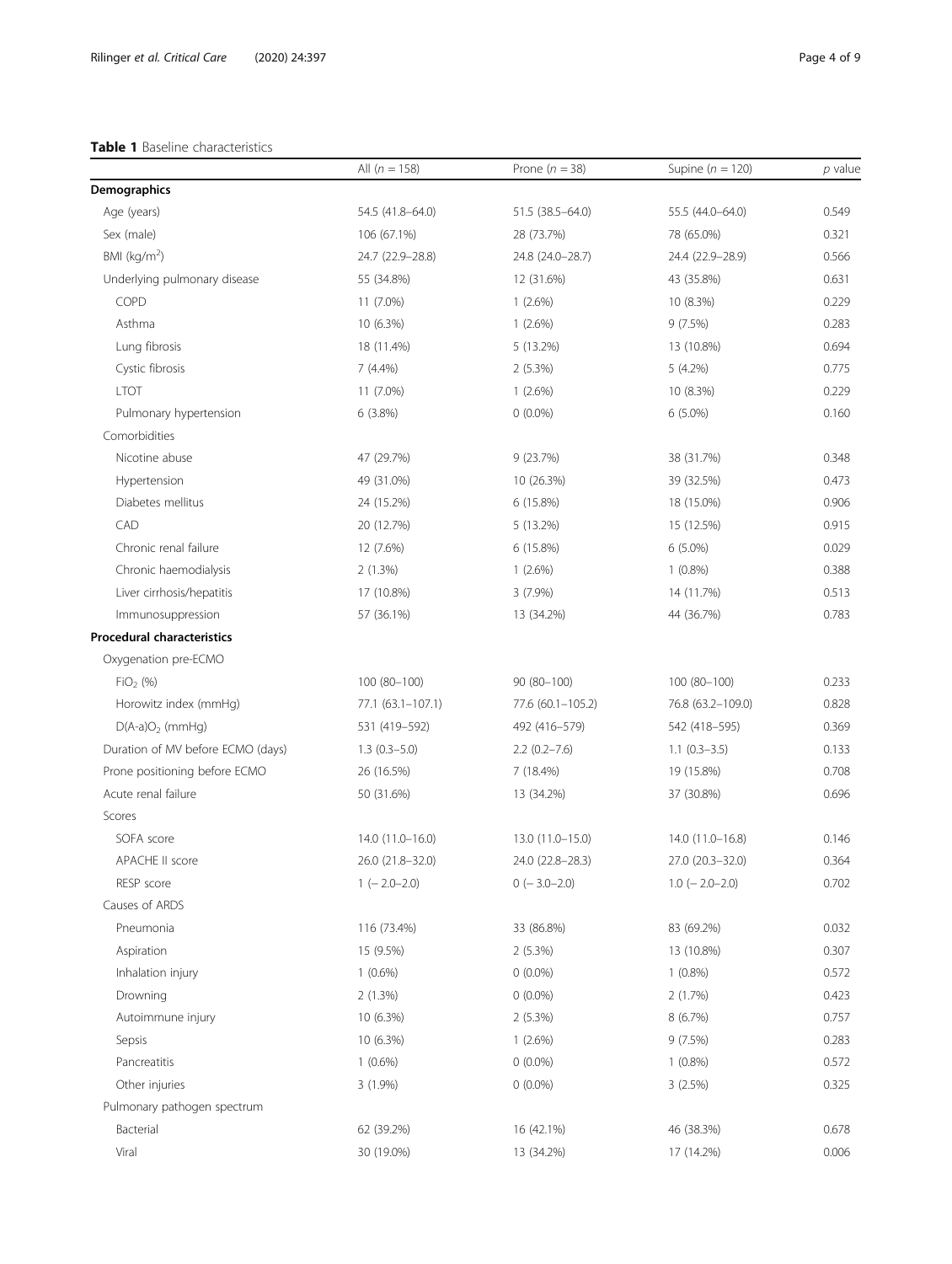<span id="page-4-0"></span>Table 1 Baseline characteristics (Continued)

|                        | All $(n = 158)$ | Prone $(n = 38)$ | Supine $(n = 120)$ | p value |
|------------------------|-----------------|------------------|--------------------|---------|
| Fungal                 | 27 (17.1%)      | 14 (36.8%)       | 13 (10.8%)         | < 0.001 |
| Pneumocystis jirovecii | $1(7.0\%)$      | 7 (18.4%)        | $4(3.3\%)$         | 0.001   |
|                        |                 |                  |                    |         |

APACHE II Acute Physiology and Chronic Health Evaluation, ARDS acute respiratory distress syndrome, BMI body mass index, COPD chronic obstructive pulmonary disease, CAD coronary artery disease, D(A-a)O<sub>2</sub> alveolar-arterial gradient of oxygen concentration, ECMO extracorporeal membrane oxygenation, FiO<sub>2</sub> fraction of inspired oxygen, LTOT long-term oxygen therapy, MV mechanical ventilation, RESP Respiratory Extracorporeal Membrane Oxygenation Survival Prediction, SOFA Sequential Organ Failure Assessment. Categorical variables are presented as frequency (percentages). Continuous variables are presented as median (IQR)

33.3%). Cumulative incidences of 60-day in-hospital death were 18% for the early PP group and 65% for the late and no PP group, respectively  $(p = 0.027,$  Fig. [4](#page-7-0)). Also, in a separate comparison of patients with late PP as well as patients without PP, early PP showed superior survival rates (81.8% vs. 18.5% and 36.7%,  $p < 0.001$  and  $p = 0.003$ , respectively).

Patients in the early PP group were younger than patients with late or without PP during ECMO support (40.0 vs. 56.0 years,  $p = 0.004$ ). The groups did not differ concerning vasoactive support or in SOFA and APAC HE II scores at the time of ECMO implantation. Moreover, there was no difference in the SOFA score between both groups in the first 3 days (Additional file [1](#page-7-0), table E8). The RESP score of the patients with early PP was higher  $(2.0 (1.0–6.0)$  vs. 0  $(-2.0–2.0)$ ,  $p = 0.025$ , Additional file [1](#page-7-0), table E5). The RESP score without including age was 3 (2.0–6.0) vs. 2 (0–4.0),  $p = 0.096$ ).

#### **Discussion**

Prone positioning has shown to improve survival in non-ECMO ARDS patients [\[5](#page-8-0)]. There is sparse data on PP in ARDS patients with VV ECMO support. We therefore retrospectively analysed a large cohort of ECMO patients suffering from severe ARDS treated with or without PP at our centre. Our results do not indicate an overall survival benefit for PP during ECMO support per se. However, timing of PP may be crucial when designing future studies.

|  |  |  |  | Table 2 Outcome and procedural characteristics |
|--|--|--|--|------------------------------------------------|
|--|--|--|--|------------------------------------------------|

In comparison to previous PP studies, technical execution of PP in this analysis showed favourable characteristics. Beginning of PP after ECMO initiation was earlier than in other studies (1.7 vs. 6 or 9 days, respectively) [\[6,](#page-8-0) [10\]](#page-8-0). Moreover, the average duration of each performed PP was longer (19.5 h) and more PP manoeuvres were performed per patient (2.0) than described before [\[10,](#page-8-0) [11,](#page-8-0) [22\]](#page-8-0). This is especially important, as the survival benefit for PP in ARDS without ECMO support shown by Guerin et al. was achieved with long PP periods (17 h) [\[5](#page-8-0)]. Patients treated with PP in our patient collective showed increased PEEP and plateau pressure levels but still remained in the recommended limits of the ELSO guideline [\[3\]](#page-8-0). As intended by the treating medical team, driving pressure was kept below  $15 \text{ cm}$ H<sub>2</sub>O, as high driving pressures are strongly associated with increased mortality [\[23\]](#page-8-0). Furthermore, no differences in driving pressure were found between both groups.

Patients with PP during ECMO showed a reduced rate of spontaneous breathing compared to patients without PP, despite the fact that neuromuscular blocking agents were not used on a routine basis during PP periods. However, it seems reasonable that PP patients might have been on deeper sedation levels than patients in the supine group. In contrast to this, the ELSO guidelines recommend an early reduction of sedation levels and a switch to spontaneous breathing after 24 to 48 h after ECMO initiation [[3\]](#page-8-0). Furthermore, low proportions of spontaneous breathing episodes were associated with a higher mortality. However, this only allows hypothesis generating, since causality between a reduced rate of

|                           | All $(n = 158)$      | Prone $(n = 38)$    | Supine $(n = 120)$ | $p$ value |
|---------------------------|----------------------|---------------------|--------------------|-----------|
| Weaning successful        | 74 (46.8%)           | 18 (47.4%)          | 56 (46.7%)         | 0.940     |
| 30-day survival           | 65 (41.1%)           | 18 (47.4%)          | 47 (39.2%)         | 0.371     |
| ICU survival              | 58 (36.7%)           | 14 (36.8%)          | 44 (36.7%)         | 0.984     |
| Hospital survival         | 58 (36.7%)           | 14 (36.8%)          | 44 (36.7%)         | 0.984     |
| ECMO duration (days)      | $6.6$ $(3.9 - 11.1)$ | $10.7(6.7-17.1)$    | $5.9(2.5-9.2)$     | < 0.001   |
| ICU length of stay (days) | $13.3(9.1-23.1)$     | $18.0(12.0 - 31.1)$ | $12.3(7.2 - 20.1)$ | 0.002     |
| MV duration (days)        | $12.0(6.8-21.1)$     | 18.7 (11.8-30.9)    | $9.9(4.4 - 18.7)$  | < 0.001   |
| Haemodialysis             | 62 (39.2%)           | 16 (42.1%)          | 46 (38.3%)         | 0.678     |
| Tracheostomy              | 61 (38.6%)           | 20 (52.6%)          | 41 (34.2%)         | 0.042     |

ECMO extracorporeal membrane oxygenation, ICU intensive care unit, MV mechanical ventilation. Categorical variables are presented as frequency (percentages). Continuous variables are presented as median (IQR)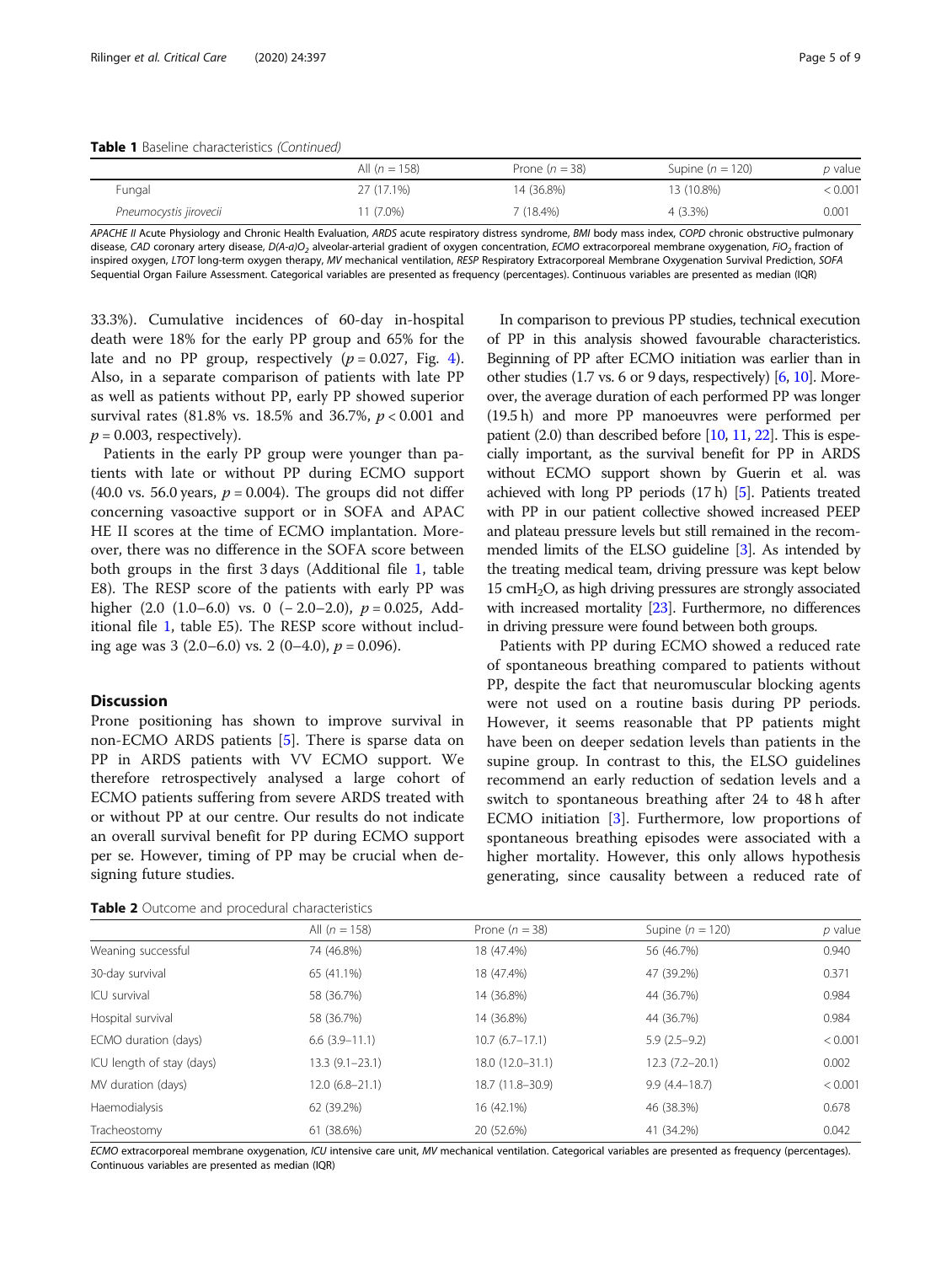<span id="page-5-0"></span>

spontaneous breathing and increased mortality cannot be proven in this analysis and could also be an expression of higher disease severity. Nevertheless, the reduced rate of spontaneous breathing in patients with PP should be considered in the discussion of benefits and disadvantages of this additional treatment.

Our results are in contrast to the study of Guervilly et al. Their retrospective study of additional PP showed

an encouraging survival benefit [[24\]](#page-8-0). Survival rate in the PP group was markedly higher than in the supine group (30-day survival 71% vs. 43%). In terms of age, sex, and PP manoeuvres performed per patient, the cohort of Guervilly et al. and our patients did not differ. However, our patients were sicker than those of Guervilly and coworkers (predicted mortality by SOFA score approx. 55% vs. 35% [\[16\]](#page-8-0)) and showed a much lower rate of

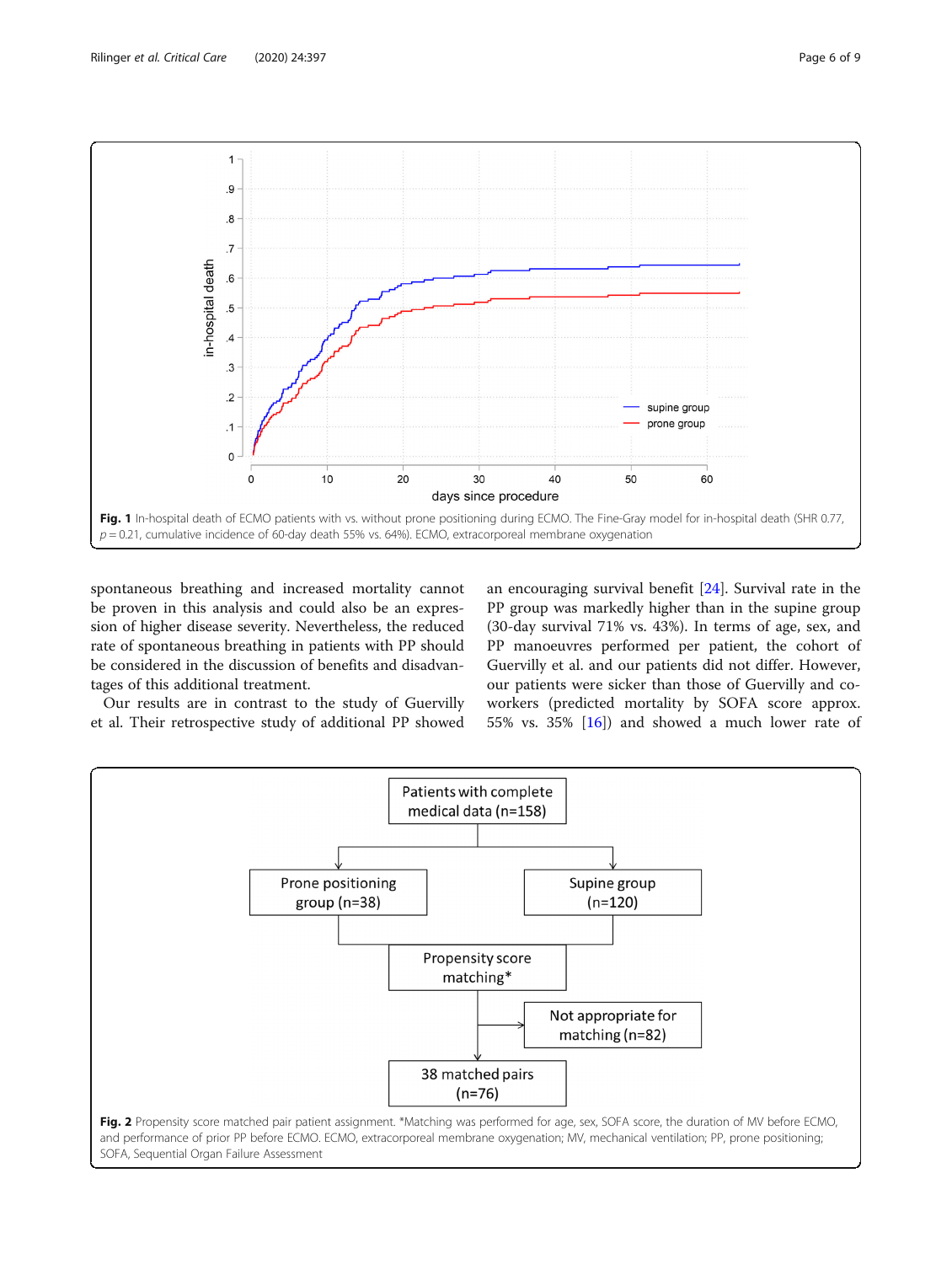#### <span id="page-6-0"></span>Table 3 Prognostic factors

|                                                | Dead $(n = 100)$ | Survivors ( $n = 58$ ) | p value |
|------------------------------------------------|------------------|------------------------|---------|
| Lung fibrosis                                  | 16 (16.0%)       | $2(3.4\%)$             | 0.017   |
| Immunosuppression                              | 43 (43.0%)       | 14 (24.1%)             | 0.017   |
| Causes of ARDS: aspiration                     | 13 (13.0%)       | $2(3.4\%)$             | 0.048   |
| Proof of pulmonary bacterial infection         | 31 (31.0%)       | 31 (53.4%)             | 0.005   |
| Proportion of spontaneous breathing (d1-10, %) | $50.0(0-80)$     | 80.0 (60-80)           | < 0.001 |

Shown are the parameters with association to survival or death in patients with severe acute respiratory distress syndrome and extracorporeal membrane oxygenation support in a univariate analysis

Categorical variables are presented as frequency (percentages). Continuous variables are presented as median (IQR)

prior PP before ECMO (17% vs. 64%). Furthermore, Guervilly et al. reported deep sedation and routine use of neuromuscular blocking agents during PP which is in contrast to our approach. To compare our findings with those from Guervilly et al., we used the same matching parameters for propensity score matching, which did not alter our findings.

Timing of PP was an independent predictor of survival in our cohort. Early initiation of PP after ECMO cannulation was strongly associated with improved survival. A beginning of PP in less than 1 day (cutoff < 17 h via Youden's Index) in comparison to late or no PP showed a strong survival benefit (82% vs. 33%). This finding is in line with the study protocol of the PROSEVA trial [\[5\]](#page-8-0), where the survival benefit for PP in non-ECMO ARDS patients was achieved with an early beginning of PP (initiated in average 36 h after beginning of mechanical ventilation). This association suggests that an early beginning of PP after initiation of ECMO support could be an important factor for survival, which requires further investigation.

Because of the retrospective design of this study, the reasons why patients were treated with PP or not, or received early or late PP, cannot be pinned down. Patients receiving early PP were younger, but they did not differ in terms of haemodynamic stability and showed no

difference regarding the SOFA and APACHE II scores. Patients of the early PP group showed a higher RESP score (2.0 vs. 0), indicating a certain difference in predicted mortality rate (35% vs. 50%). Nevertheless, the factor age could have influenced the team's decisionmaking for or against early PP. Interestingly, in the early PP group, in contrast to the whole PP group, a higher rate of spontaneous breathing within the first 10 days was observed (not significant), which could be one factor that may improve survival rate for early PP.

From a theoretical standpoint, there are many positive effects of additional PP in patients receiving ECMO support, like improving oxygenation and lung compliance as well as reducing ventilator-induced lung injury [\[6](#page-8-0)–[8](#page-8-0)]. In clinical practice, patient-safety concerns often prevent prone positioning during ECMO therapy, even though feasibility and safety have been demonstrated in several studies.

In this retrospective analysis, PP at any time was not associated with improved survival per se. However, our results indicate that a very early initiation of PP therapy (within 1 day after cannulation) could be beneficial. No complications related to PP were detected. In consideration of the retrospective design of this study, we think that a randomised controlled trial is imperatively needed for further evaluation of PP in ECMO patients.



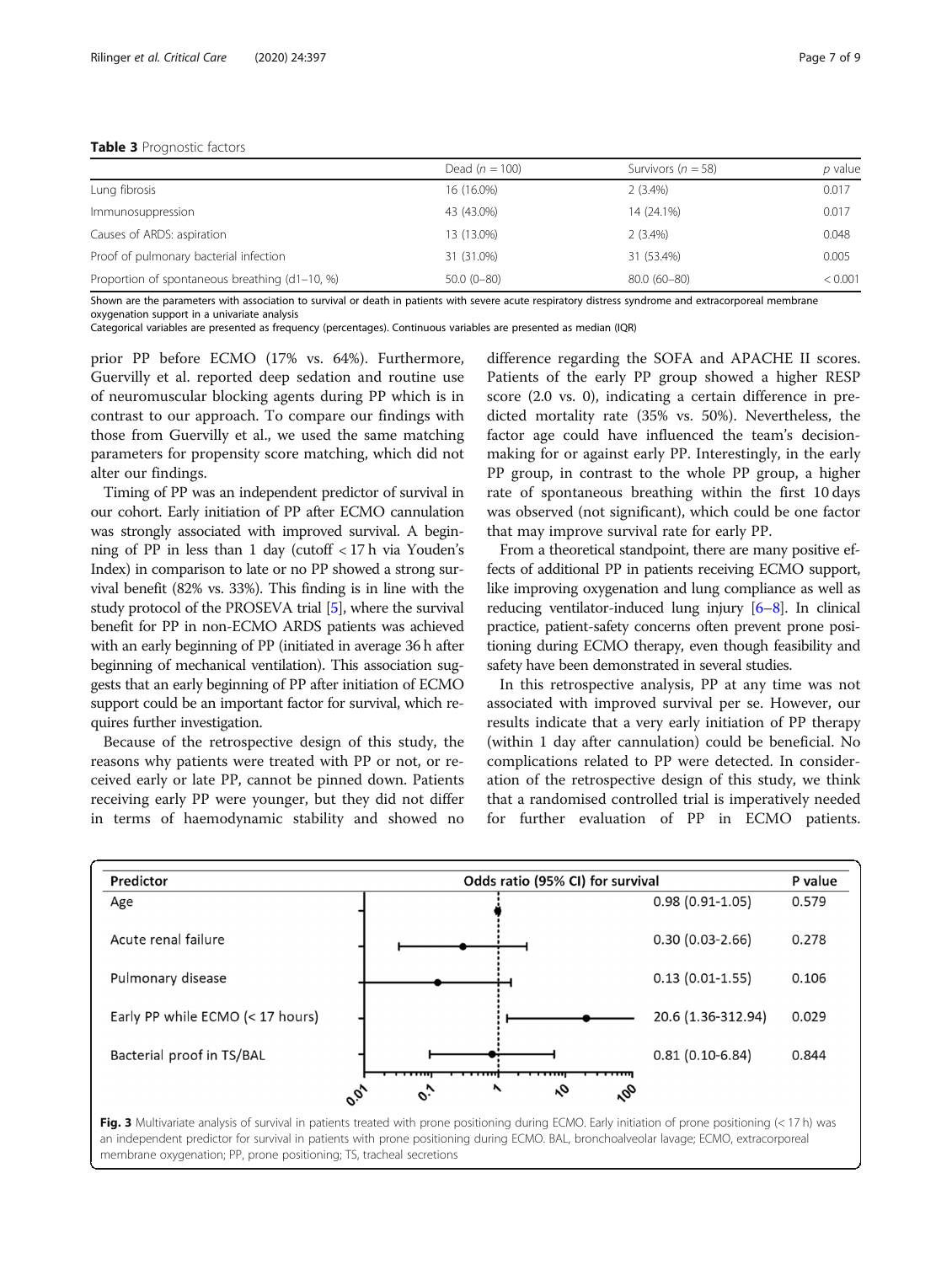<span id="page-7-0"></span>

Considering the pros and cons of a PP therapy, PP should not be withheld from ARDS patients requiring ECMO support. Our data suggest that PP should be initiated very early in the clinical course.

#### Limitations

This is a retrospective observational study and therefore contains the risk of selection and reporting bias. Another limitation is the small sample size of only 38 patients with PP and 76 patients in the matched pair analysis, respectively. Moreover, this is a single-centre report and specific processes may influence the presented results. The same internal standard operating procedures applied to the entire treating physician team. However, the indication for performing PP during ECMO support was on basis of the treating ECMO physician and therefore was not standardised. Despite using propensity score matching for outcome analysis, this among other factors might be remaining confounders that we did not control for. Together, due to these limitations, our findings should be considered as hypothesis generating and should not prompt clinical decision-making.

#### Conclusion

This retrospective analysis did not reveal an overall survival benefit associated with PP in patients with ARDS requiring ECMO support. However, a subgroup analysis suggested that early initiation of PP may improve survival and should be considered in the design of a randomised controlled trial for further evaluation.

#### Supplementary information

Supplementary information accompanies this paper at [https://doi.org/10.](https://doi.org/10.1186/s13054-020-03110-2) [1186/s13054-020-03110-2](https://doi.org/10.1186/s13054-020-03110-2).

Additional file 1. Prone positioning in severe ARDS requiring extracorporeal membrane oxygenation – Online Data Supplement. Description: supplemental figure E1-E2 and table E1-E8.

#### Abbreviations

APACHE II: Acute Physiology and Chronic Health Evaluation; ARDS: Acute respiratory distress syndrome; BAL: Bronchoalveolar lavage; BMI: Body mass index; CAD: Coronary artery disease; COPD: Chronic obstructive pulmonary disease; D(A-a)O<sub>2</sub>: Alveolar-arterial gradient of oxygen concentration; ECMO: Extracorporeal membrane oxygenation; FiO<sub>2</sub>: Fraction of inspired oxygen; ICU: Intensive care unit; LTOT: Long-term oxygen therapy; MV: Mechanical ventilation; PEEP: Positive end expiratory pressure; PP: Prone positioning; RESP: Respiratory Extracorporeal Membrane Oxygenation Survival Prediction; SOFA: Sequential Organ Failure Assessment; TS: Tracheal secretions; VV: Veno-venous

#### Acknowledgements

Not applicable.

#### Authors' contributions

JR and TW contributed to the conception of the study; JR, CS, and TW contributed to the data collection; JR, VZ, XB, PMB, DD, KK, PS, CM, MZ, CB, DLS, and TW contributed to the data analysis and interpretation; JR and TW drafted the manuscript; VZ, XB, PMB, DD, KK, PS, CM, MZ, CB, and DLS revised the manuscript for important intellectual content. All authors approved the final version of the manuscript.

#### Funding None.

#### Availability of data and materials

The datasets used and/or analysed during the current study are available from the corresponding author on reasonable request.